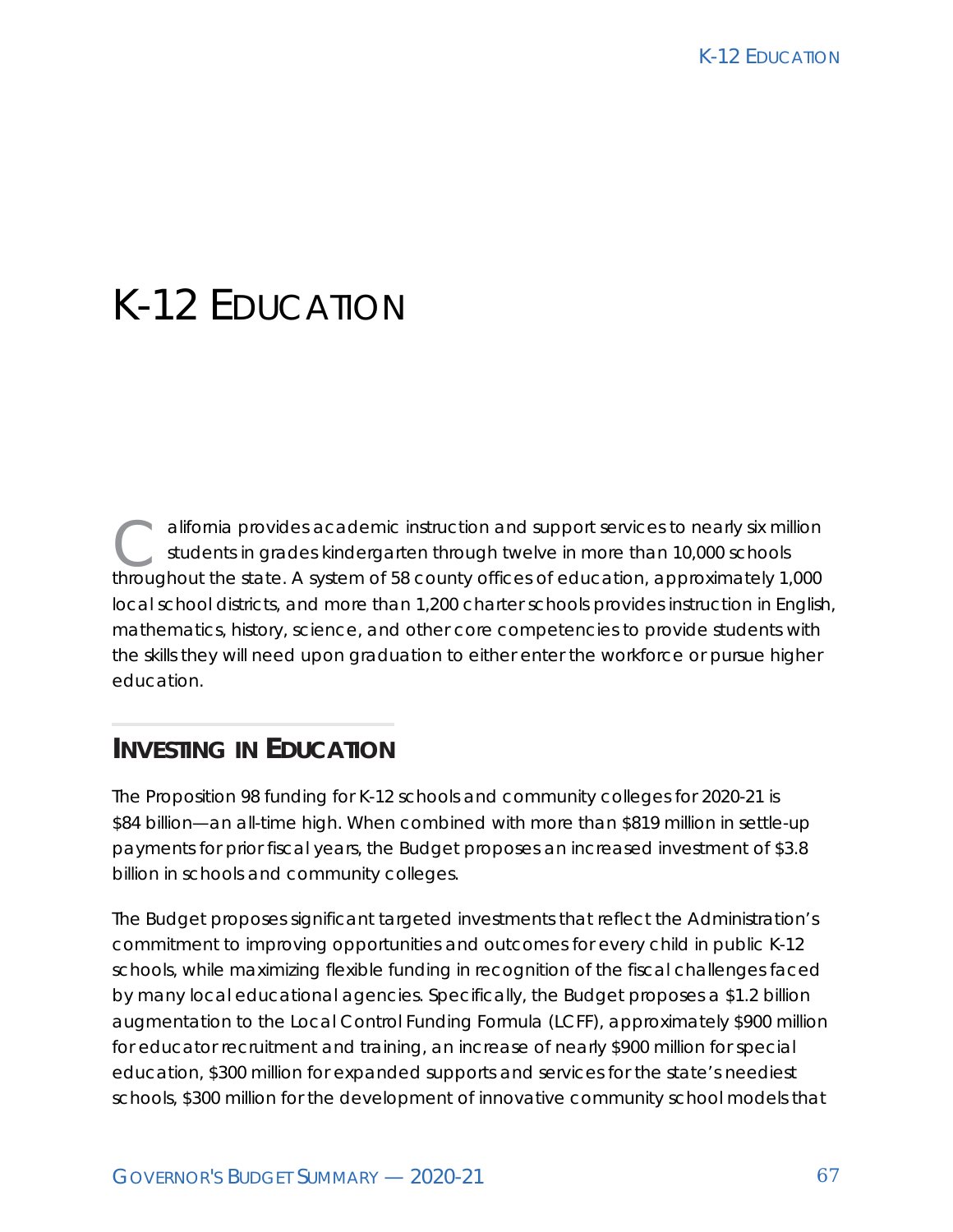

support student mental health, and \$70 million to improve and strengthen school meal programs. The Budget also proposes changes to improve fiscal accountability regarding the use of LCFF funds.

## **PROPOSITION 98**

The annual funding level for K-12 schools and community colleges is determined by the Proposition 98 formula, a constitutional initiative approved by California voters in 1988 that guarantees K-12 schools and community colleges a minimum level of funding from state and local property taxes. Proposition 98 is designed to increase education funding each year by either: (1) funding K-14 education at its 1986-87 proportion of General Fund (known as Test 1), (2) applying growth in average daily attendance (ADA) and growth in per capita personal income to the prior year Proposition 98 funding level (known as Test 2), or (3) applying growth in ADA and growth in per capita General Fund to the prior year Proposition 98 funding level (known as Test 3). Due largely to projected increases in revenues and year-over-year declines in ADA, Test 1 is projected to be operative for fiscal years 2018-19 through 2020-21.

The Proposition 98 funding level for 2020-21 represents an increase of \$3 billion over the 2019-20 level funded in the 2019 Budget Act. The Proposition 98 funding levels for the 2018-19 and 2019-20 fiscal years increased from 2019 Budget Act levels by \$301.5 million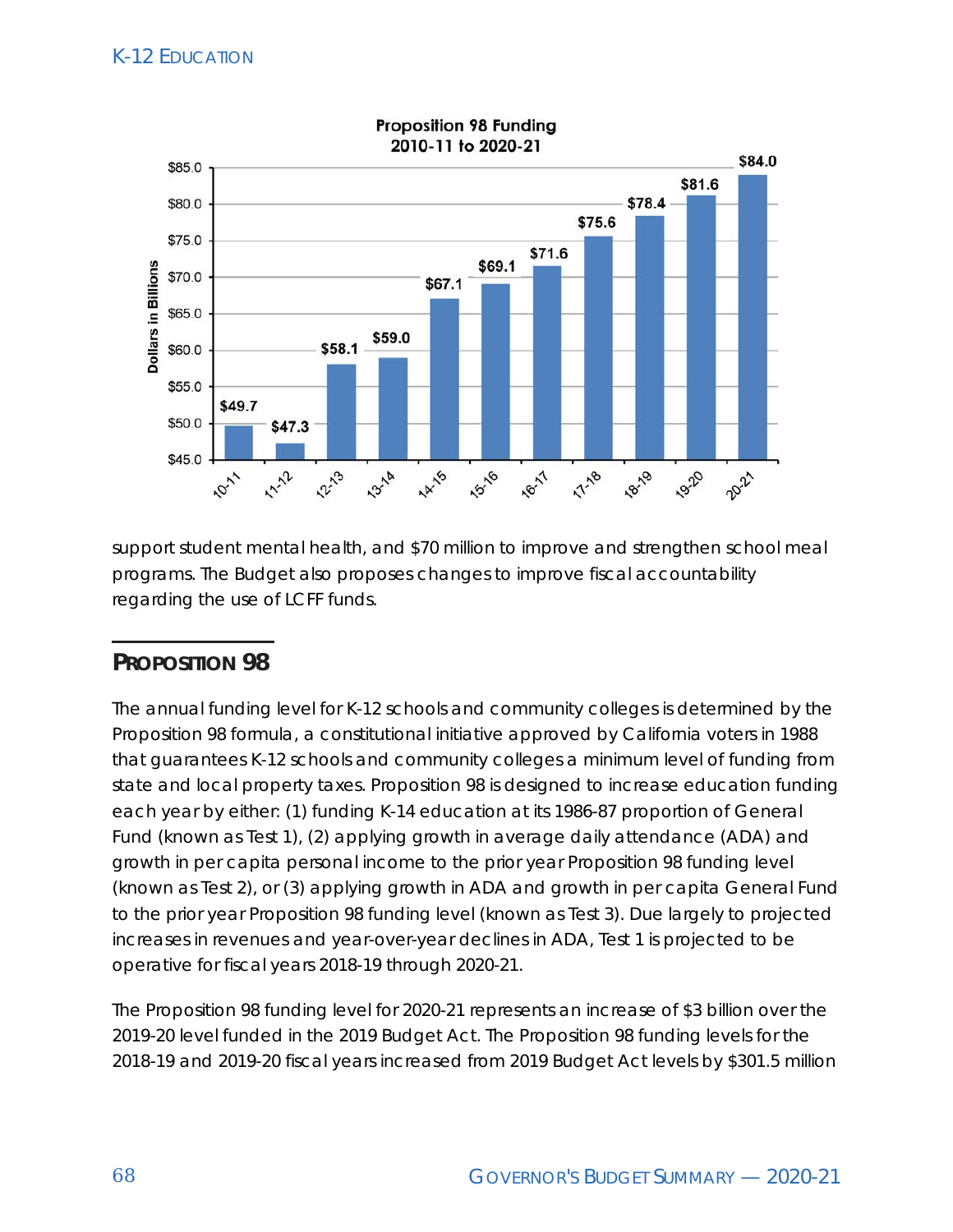and \$517 million, respectively, due largely to an increase in property tax revenue in 2018-19 and increased General Fund revenues in both 2018-19 and 2019-20.

Reflecting the changes to Proposition 98 funding levels noted above, total K-12 per-pupil expenditures from all sources are projected to be \$17,508 in 2019-20 and \$17,964 in 2020-21—the highest level ever. Ongoing K-12 per-pupil expenditures of Proposition 98 funds are \$12,600 in 2020-21, an increase of \$496 per pupil over the level provided in 2019-20—and \$5,600 higher than its low point in 2011-12.



K-12 Education Spending Per Pupil

#### **PUBLIC SCHOOL SYSTEM STABILIZATION ACCOUNT**

Proposition 2, approved by the voters in 2014, established the Public School System Stabilization Account, also referred to as the Proposition 98 Rainy Day Fund, within the Proposition 98 Guarantee as a mechanism to lessen the impact of volatile state revenues on K-14 schools. In a fiscal year when all of the following conditions are met, a deposit is made into the Account:

- State General Fund revenues from capital gains exceed 8 percent of total revenues;
- Proposition 98 Test 1 is operative;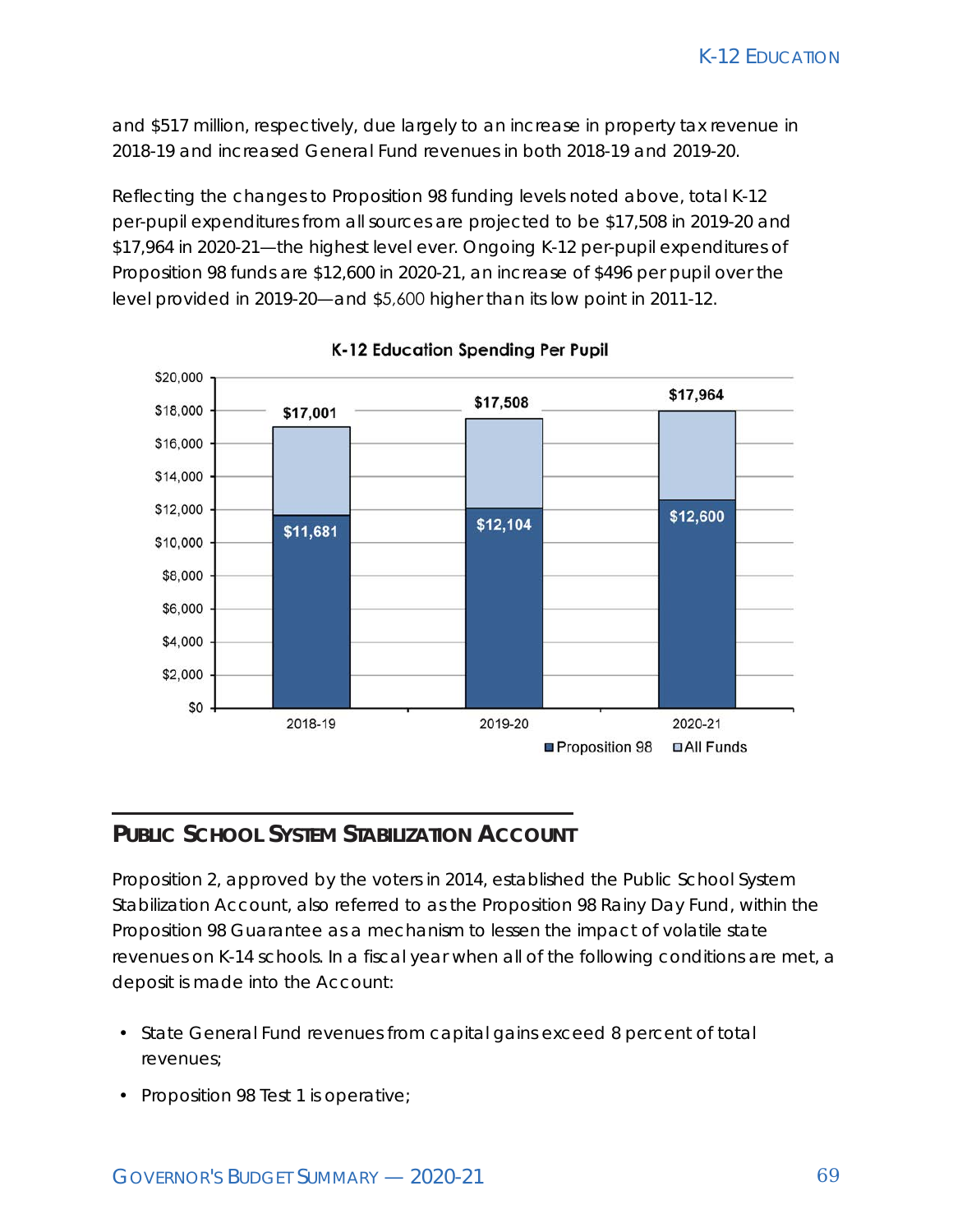- Proposition 98 maintenance factor obligations created prior to 2014-15 have been paid;
- The Proposition 98 required minimum funding level is not suspended; and
- The Proposition 98 funding level is greater than the prior year's funding level less any deposits into the Account, adjusted for attendance growth and inflation.

The Budget projects that a deposit into the Account is required in 2019-20. Pursuant to Proposition 2, the amount deposited into the Account is the difference between the Test 1 funding level and the higher of Test 2 or the prior year funding level adjusted for growth and inflation, but not more than the impact that capital gains revenues in excess of 8 percent of total revenues has on the minimum funding level. In 2019-20, this results in a required deposit of \$524.2 million, which represents an increase of \$147.7 million over the deposit projected at the 2019 Budget Act.

Deposits made into the Account must be spent in fiscal years in which the minimum Proposition 98 funding level is not sufficient to fund the prior year funded level adjusted for any deposits or withdrawals from the Account and adjusted for growth and inflation. Pursuant to Proposition 2, a withdrawal of \$37.6 million is projected to be made from the Account in 2020-21.

Under current law, there is a cap on school district reserves in fiscal years immediately succeeding those in which the balance in the Account is equal to or greater than 3 percent of the total K-12 share of the Proposition 98 Guarantee (approximately \$2.2 billion). Because the balance in 2020-21 is \$486.6 million, school district reserve caps are not required in 2021-22.

#### **SUPPLEMENTAL PENSION PAYMENTS**

Local educational agencies will also continue to benefit from the massive \$3.15 billion non-Proposition 98 General Fund payment made on their behalf to the California State Teachers' Retirement System (CalSTRS) and the California Public Employees' Retirement System (CalPERS) Schools Pool. An estimated \$850 million is buying down the employer contribution rates in 2019-20 and 2020-21 and the remaining \$2.3 billion is being paid toward long-term unfunded liabilities. Overall, these payments are expected to save schools \$6.9 billion over the next three decades.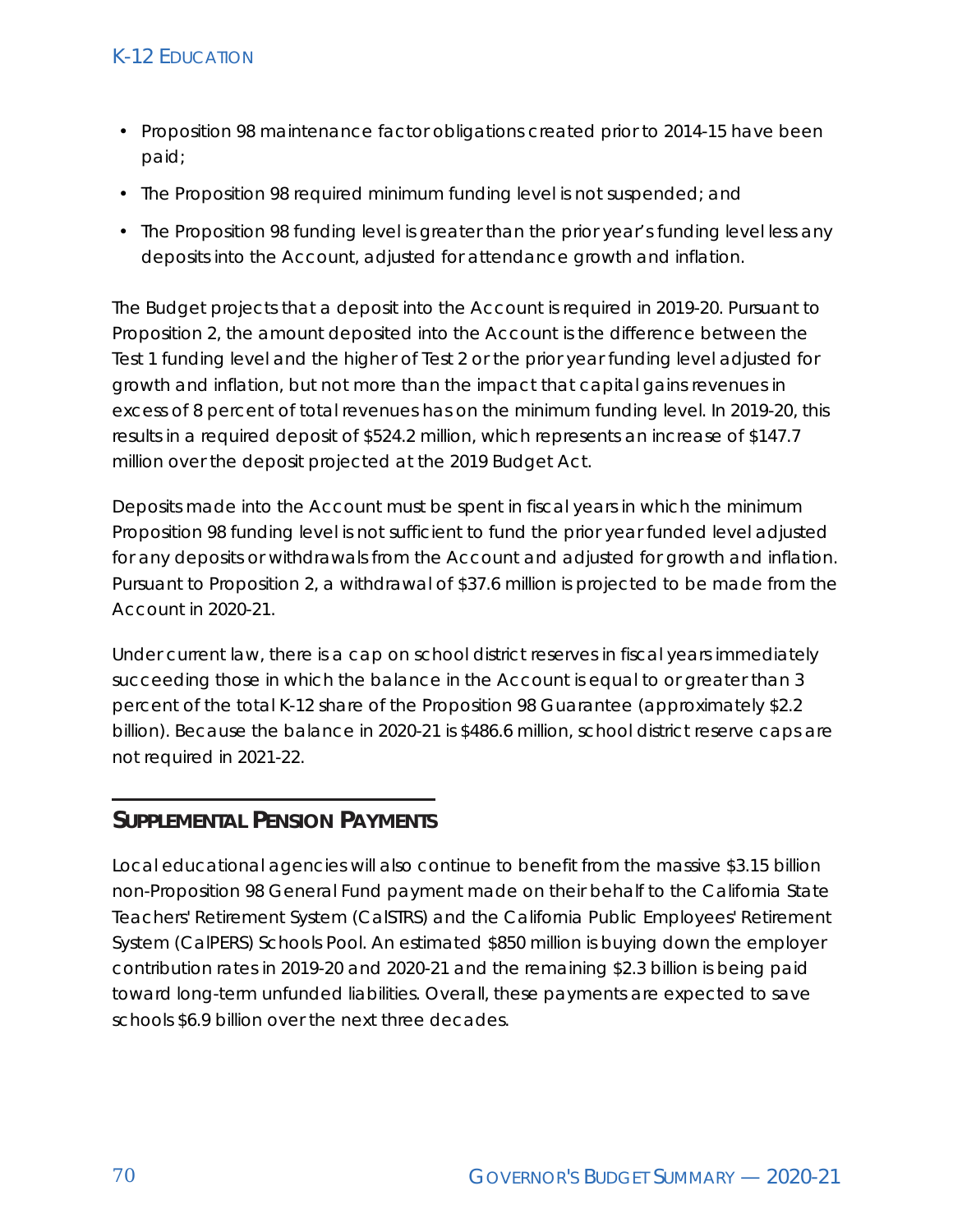## **LOCAL CONTROL FUNDING FORMULA (LCFF)**

The Administration is committed to funding public schools through the LCFF to support all students, with greater support for students from low-income families, English language learners, and youth in foster care. The formula was designed to account for research and practical experience that indicates that low-income students, English language learners, and youth in foster care often require supplemental services and supports to be successful in school. The formula includes the following major components:

- A base grant for each local educational agency per unit of average daily attendance, including an adjustment of 10.4 percent to the base grant to support lowering class sizes in grades K-3, and an adjustment of 2.6 percent to reflect the cost of operating career technical education programs in high schools.
- A 20-percent supplemental grant for English learners, students from low-income families, and youth in foster care to reflect increased costs associated with educating those students.
- An additional concentration grant of up to 22.5 percent of a local educational agency's base grant, based on the number of English learners, students from low-income families, and youth in foster care served by the local educational agency that comprise more than 55 percent of enrollment.

The county office of education formula includes: (1) a base grant for each county office of education per unit of average daily attendance to support instruction of students who attend community schools and juvenile court schools, and (2) unrestricted funding, inclusive of the resources necessary for administrative and technical support of local educational agencies in developing and approving local accountability plans based on the average daily attendance of all students in the county.

The Budget proposes a \$1.2 billion Proposition 98 General Fund increase for the LCFF, which reflects a 2.29 percent cost-of-living adjustment (COLA), and brings total LCFF funding to \$64.2 billion. Since the enactment of LCFF in 2013, the state has allocated over \$24.6 billion in additional ongoing resources to school districts and charter schools through the formula.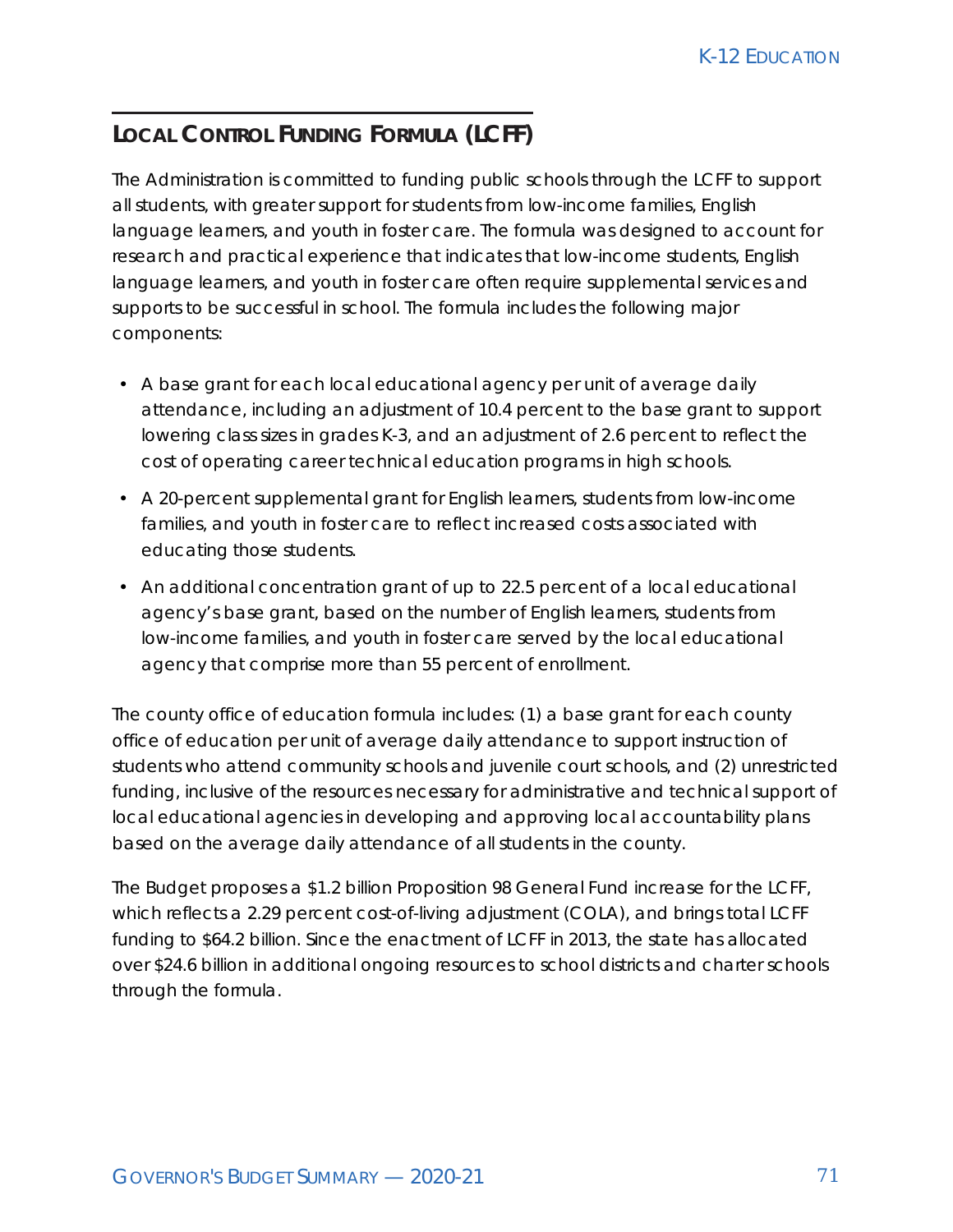

**Local Control Funding Formula** 2014-15 to 2020-21

## **FISCAL ACCOUNTABILITY**

As discussed in the prior section, a critical component of the LCFF is the additional funding provided to local educational agencies through supplemental and concentration grants. State law requires that local educational agencies increase or improve services provided to students who generate the grant funds (students from low-income families, English language learners, and youth in foster care) in proportion to the additional funding received, and document these increased or improved services in their Local Control and Accountability Plans (LCAPs), which include local educational agencies' three-year strategic spending plans to improve opportunities and outcomes for students. County superintendents of schools are required to review and approve school district LCAPs, which are developed with input from the local community and displayed on local educational agency websites.

Since the 2013 enactment of the state's educational accountability system, the Legislature and the State Board of Education have taken several actions to improve the LCAP. These include:

- Adoption of an LCAP template to provide consistency and clarity in local budgeting and strategic planning across the state.
- Improvements in the transparency and comparability of the local indicators for school site-level data.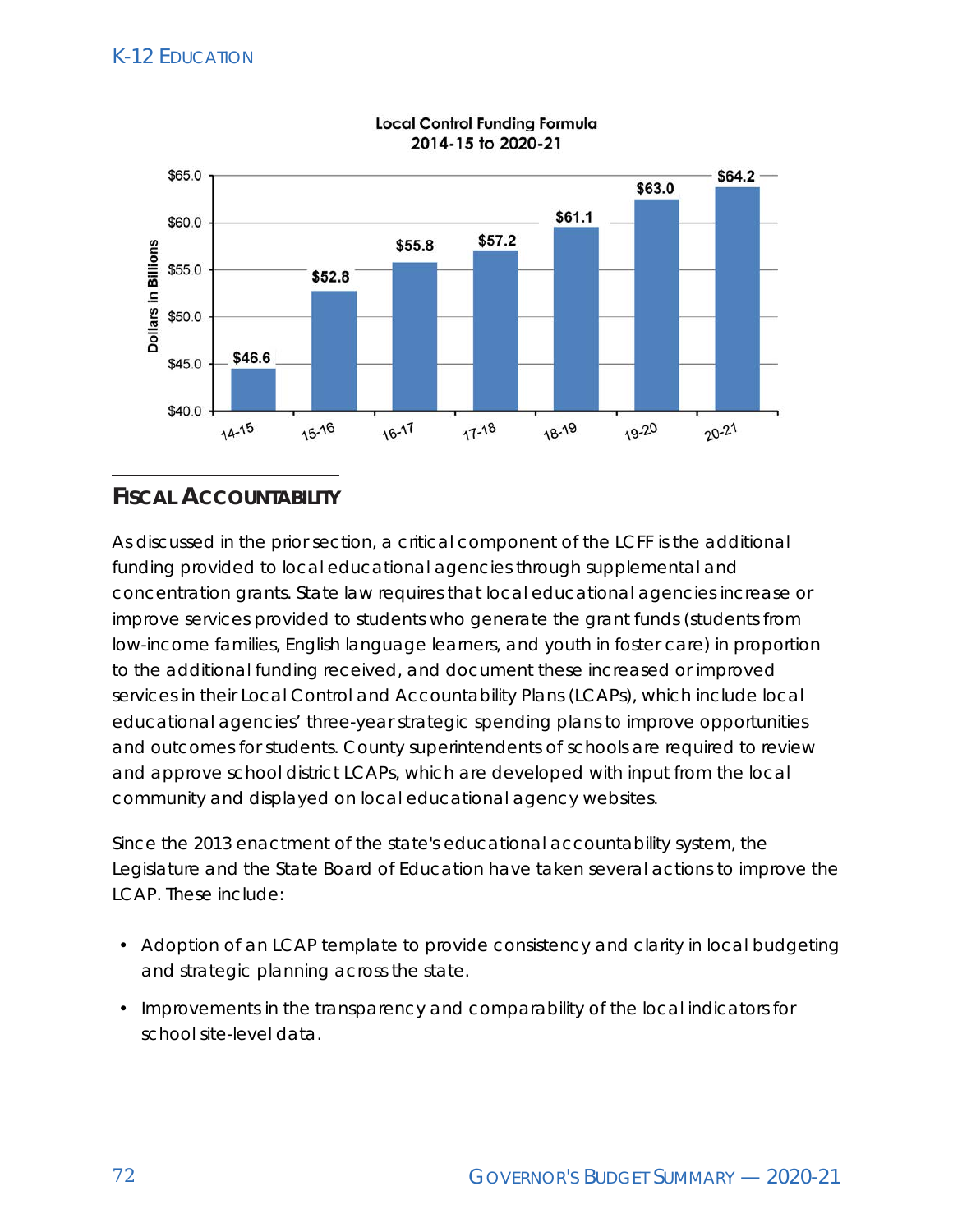- Development of the electronic template for the LCFF Budget Summary for Parents, which breaks down LCAP budgeting information to help stakeholders better understand local funding decisions.
- Various changes to streamline the LCAP and highlight its most important information, to improve families' ability to use it as a tool and engage in local decision-making.

Despite these reforms, concerns remain regarding the local budgeting of supplemental and concentration grant funds, and whether these funds are benefiting the students that generate them.

To further improve and strengthen LCFF fiscal accountability the Budget proposes \$600,000 one-time Proposition 98 General Fund to:

- Make statewide LCAP information easily accessible to the public through the development of an online LCAP portal. This portal will collect information from local educational agencies across the state using the revised LCAP template adopted by the State Board of Education. The new template includes an expenditure table that shows total LCFF funds expended on actions that increase or improve services for high-need student groups, and requires local educational agencies to identify actions from prior LCAPs that were not implemented as planned, including differences between planned and actual expenditures.
- Co-locate the School Accountability Report Card (SARC) and the LCAP online to make it easier for the public to access and compare both accountability tools.

Once completed, these new systems will provide easier access to statewide data on actions and expenditures included within LCAPs and how investments being made through LCFF are improving opportunities and outcomes for high-need students. Additionally, over the coming months, the Administration will engage in a process to identify potential avenues for strengthening accountability around the requirement for local educational agencies to provide increased or improved services for high-need students, particularly when actions described in an LCAP are not implemented as planned.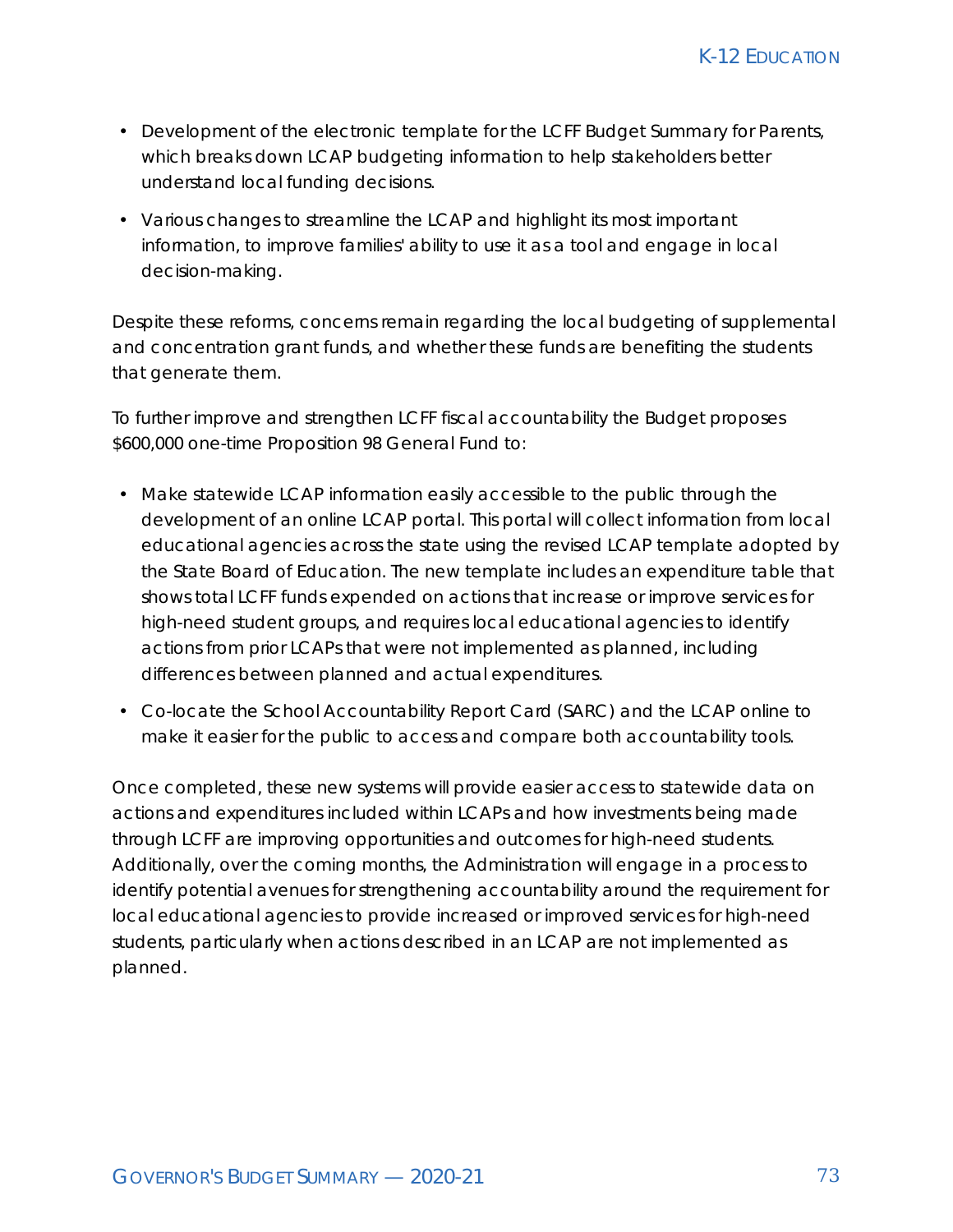# **IMPROVING STUDENT OUTCOMES**

California's education accountability system is built upon state, regional, and local partnerships and driven by a comprehensive set of student performance measures. The foundation for the system is the LCAP, which is created by local educational agencies in collaboration with their communities to support improved student outcomes.

Currently, student achievement across the state is measured using: (1) state test scores in English language arts and math, (2) English language acquisition for students with a home language other than English, (3) chronic absenteeism, (4) graduation rates, (5) suspension rates, and (6) a college/career readiness indicator. The online California School Dashboard displays statewide measures for all public schools, school districts, and county offices of education and breaks out data for more than a dozen student groups, including youth in foster care, homeless youth, students with disabilities, socioeconomically disadvantaged students, and English language learners, as well as by student race/ethnicity.

Data from the 2019 Dashboard highlights that while achievement gaps are narrowing for some student groups, persistent gaps remain. The Dashboard showed the achievement gap closing in various metrics for Latinx students, students with disabilities, low income students, and African American students. For example, African American students showed the largest graduation rate gain among student groups, students with disabilities made the greatest gains in math and English language arts, and gaps narrowed for Latinx students in college/career readiness, English language arts, and high school graduation.

However, students with disabilities, youth in foster care, homeless youth, and African American students are still more likely than their peers to score below the state standard on state English language arts and math tests. Youth in foster care are much more likely than their peers to be suspended from school and much less likely to graduate from high school. Students with disabilities, youth in foster care, and English language learners are less likely than their peers to finish high school ready for college or career.

Building upon the significant investments made in the 2019 Budget Act for special education, educator recruitment and training, early education, and longitudinal data collection, the Budget proposes augmentations to the following areas to target resources and support to programs aimed at closing the academic achievement gap and ensuring that teachers and school leaders have the tools necessary to improve outcomes for all students.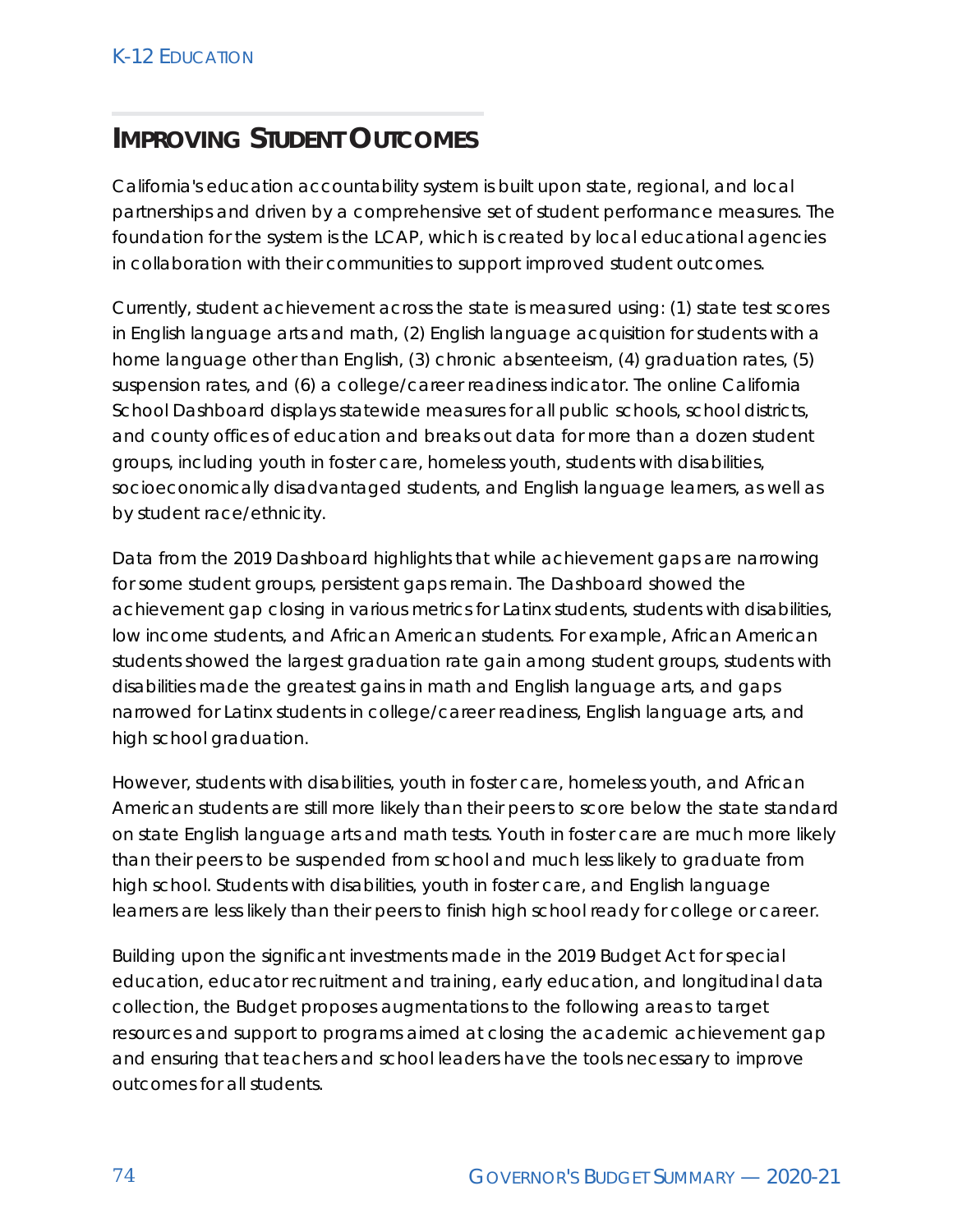### **EDUCATOR RECRUITMENT AND PROFESSIONAL DEVELOPMENT**

The state has a well documented, long-term, statewide teacher shortage in the areas of special education, science, and math. Certain regions of the state, including rural and high cost of living areas, have been more heavily impacted than others and report difficult hiring fully credentialed teachers regardless of subject matter area. A well-prepared teacher workforce is a significant factor in predicting high student achievement and in closing the achievement gap. Recent studies link poor student outcomes directly with a resulting high proportion of un-credentialed and under-prepared teachers especially in high poverty schools. Most African American students are concentrated in 23 districts that are in the highest poverty schools where there are fewer experienced teachers.

Schools are also finding it difficult to access and retain, at a reasonable cost, the services of educational specialists such as speech pathologists, psychologists, behaviorists, and occupational and physical therapists, whose services are crucial for students with exceptional needs. Additionally, educators and administrators have expressed that they are often unprepared or underprepared to meet the complex social-emotional needs of their students while delivering instruction in the increasingly rigorous curriculum required for students to be successful in the 21st century.

To expand and increase the preparedness of the state's public K-12 teacher and administrator workforce, especially in the state's low-income schools, the Budget allocates approximately \$900 million. This builds on \$147.4 million allocated for grants for students enrolled in a professional teacher preparation program who commit to working in a high-need field at a priority school; training and resources for classroom educators; and professional learning opportunities for public K-12 administrators and school leaders included in the 2019 Budget Act. The Budget proposes the following teacher training initiatives:

#### **PROFESSIONAL DEVELOPMENT AND SUPPORT**

• \$350 million one-time Proposition 98 General Fund to augment the funding provided in the 2019 Budget Act for the Educator Workforce Investment Grants, which support competitive grants for professional learning opportunities for teachers and paraprofessionals across the state. This new round of funding will be provided through a competitive process to local educational agencies to conduct training in the following high-need areas: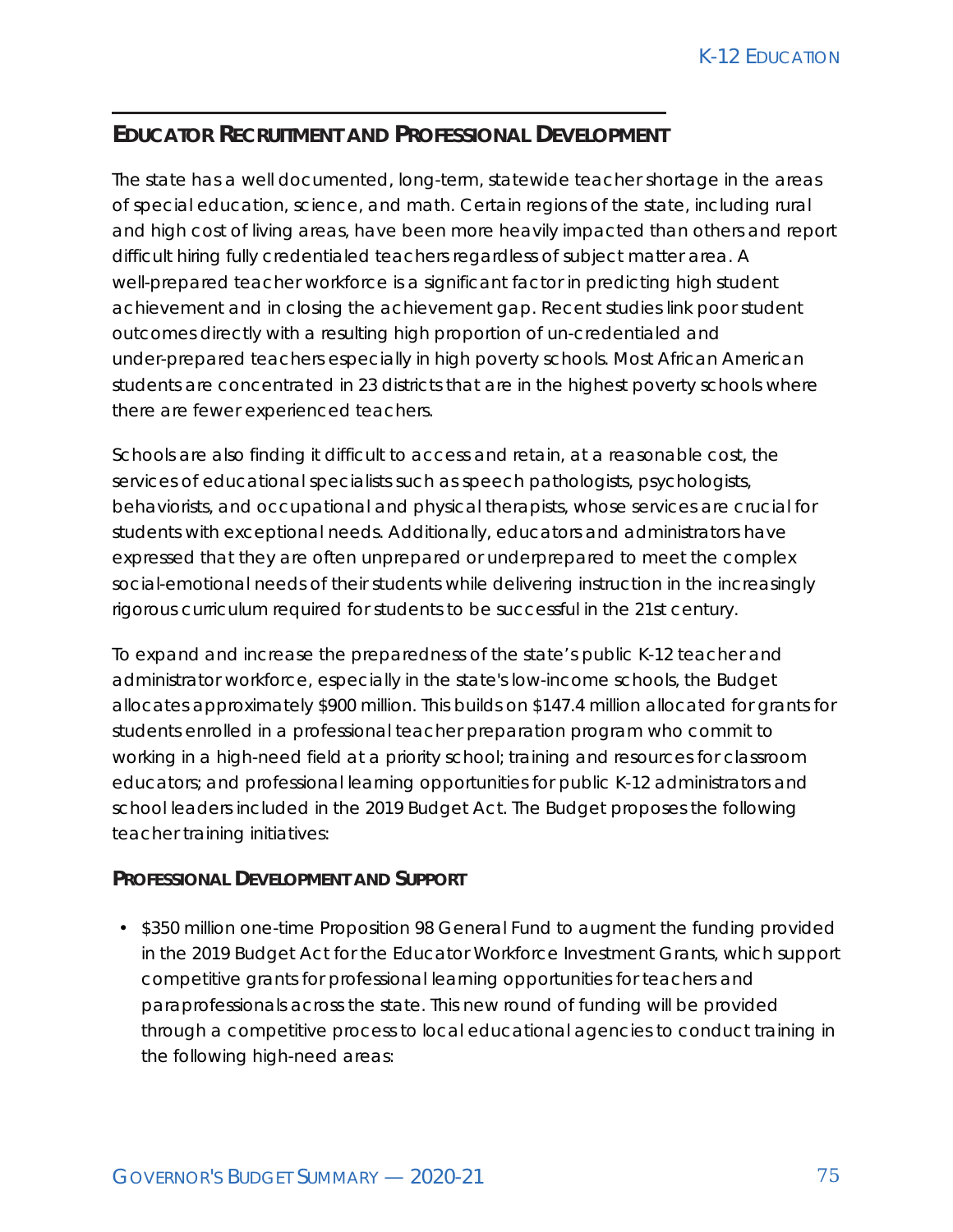- special education, including inclusive practices, universal design for learning, and dyslexia identification;
- multi-tiered systems of support and mental health interventions;
- supporting English language learners;
- social-emotional learning and restorative practices;
- non-discrimination, anti-bullying, and affirmative supports for LGBTQ and other marginalized students; and
- computer science and science, technology, engineering, and math (STEM).
- \$18 million one-time Proposition 98 General Fund for the California Collaborative for Educational Excellence to bolster awareness of available services and supports for all local educational agencies in the topics listed above, to strengthen the capacity of local educational agencies to improve student outcomes in state priority areas.

#### **EDUCATOR RECRUITMENT AND PREPARATION**

- \$193 million one-time Proposition 98 General Fund for the Workforce Development Grant Program to address workforce shortages in high-need subjects and areas.
- \$175 million one-time Proposition 98 General Fund to expand the Teacher Residency Program, which supports locally sponsored, one-year intensive, mentored, clinical teacher preparation programs dedicated to preparing and retaining teachers in high-need subject areas in high-need communities.
- \$100 million one-time Proposition 98 General Fund for the California Teacher Credential Award Program for \$20,000 stipends for fully credentialed teachers who complete four years of teaching service in a high-need subject at a high-need school.
- \$64.1 million one-time Proposition 98 General Fund to expand the California Classified School Employees Credentialing Program, which provides grants to K-12 local educational agencies to recruit non-certificated school employees to become certificated classroom teachers.

Additionally, the Budget proposes to suspend accreditation fees for institutions of higher education and local educational agencies that administer a teacher preparation program or induction program. The Commission on Teacher Credentialing collects approximately \$800,000 in these fees each year.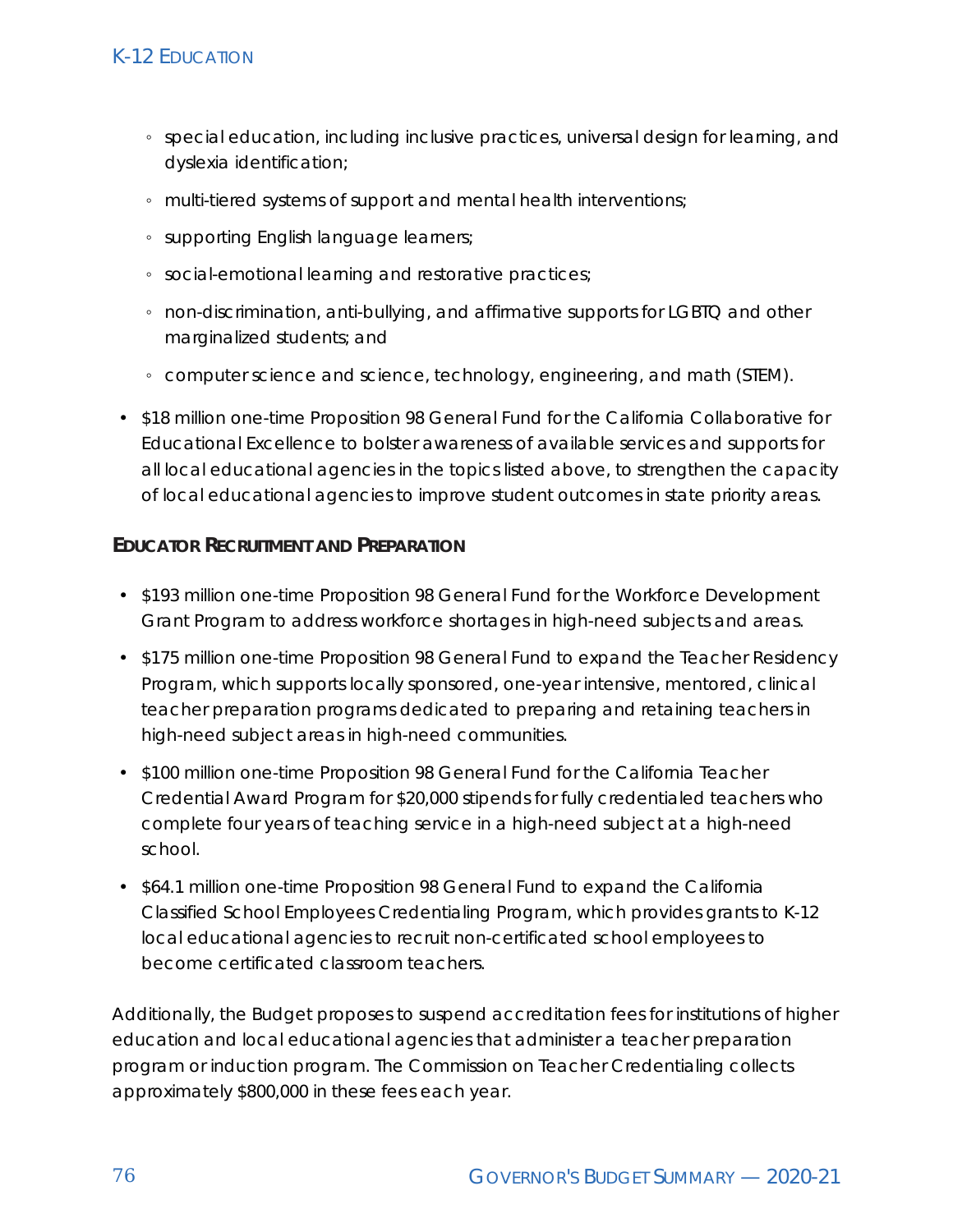#### **SPECIAL EDUCATION**

Nationwide, local educational agencies are required by federal law to provide appropriate and comprehensive educational programs for students with disabilities, from ages 3 through 22. However, federal funding for support services for these students does not reflect the rising cost of special education services. Congress has set a goal of 40 percent for the federal share of costs of special education services, but averages only about 10 percent of costs in California. Additionally, the federal government provides the state with only a fraction of the funding necessary to support mandated services for preschool-age children with disabilities.

Recognizing these federal funding deficiencies, the state has significantly augmented funding to local educational agencies for special education services, providing approximately \$4 billion in 2019-20, compared to the federal allocation of \$1.3 billion. While the existing state special education funding formula is an improvement over previous models, the methodology remains complex and administratively costly, with base funding rates varying for Special Education Local Plan Areas (SELPAs) across the state and a supplemental patchwork of add-ons with differing allocation formulas and spending restrictions.

As discussed in the previous section, the student academic achievement gap is most pronounced for children with disabilities. Of the student groups with data on the California School Dashboard, students with disabilities have the lowest statewide scores for mathematics, English language arts, and college/career readiness. However, from the 2017-18 school year to the 2018-19 school year, these students increased their scores on average in all of these areas (although the achievement gap for students with disabilities grew during this time as their peers' scores increased more quickly). This indicates a momentum that the state can build upon with targeted investments and policy improvements to support educators in maintaining this progress.

To improve local educational agencies' ability to effectively support students with disabilities, the 2019 Budget Act included a historic increase of \$645 million Proposition 98 General Fund for special education, providing all SELPAs with at least the statewide target rate for base special education funding, and increasing school districts' special education funding based on the number of children ages 3 to 5 years with exceptional needs being served. The continued allocation of these funds was contingent upon the adoption by the Legislature and Administration of reforms to the special education funding formula and special education accountability system as part of the 2020 Budget Act.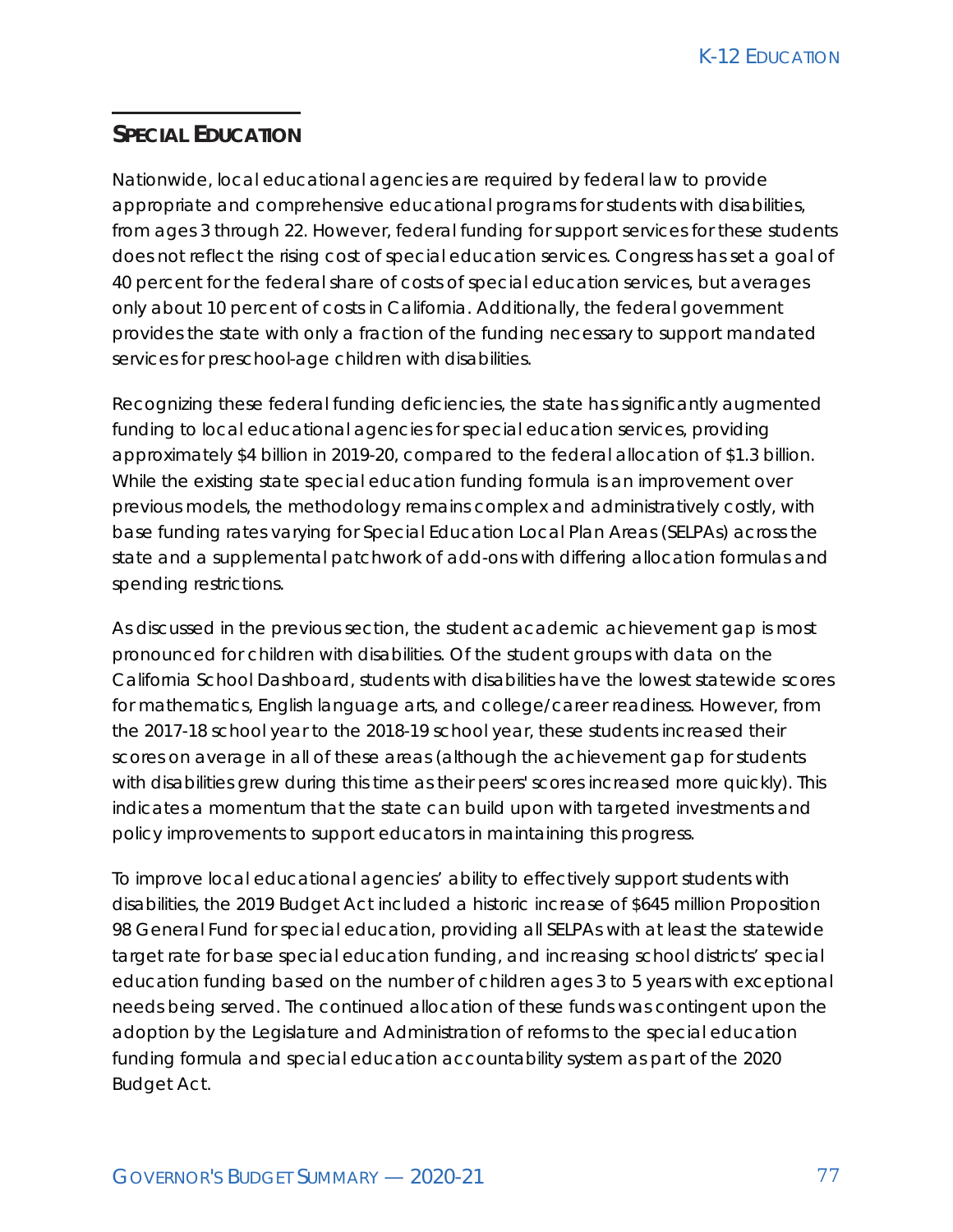To this end, in summer and fall 2019, the Administration and the Legislature engaged with researchers and collaborated with stakeholders, including staff from many local educational agencies and SELPAs, to determine best practices and opportunities to improve the state's system of special education. Feedback and findings varied, but there was general agreement that:

- Skillful teaching in inclusive classrooms improves outcomes for all students, not just students with disabilities;
- Needs associated with student mental health and social-emotional issues are becoming more prevalent;
- Many teachers are not fully prepared to adapt curriculum to meet the changing needs of students, especially students with disabilities in a general education classroom;
- Shortages in special education teachers and specialists make providing services more costly, less effective, and difficult to schedule; and
- A clear and consistent message from the state is needed to allow teachers, parents, administrators, and school boards to fully embrace a move towards more inclusive classrooms and eliminate education siloes.

In response to these findings, the Budget proposes a three-phase, multi-year process to improve special education finance, services, and student outcomes.

#### **INITIAL PHASE: INCREASED FUNDING, A NEW FUNDING FORMULA, AND EXPANDED STATEWIDE SUPPORTS**

For the 2020-21 fiscal year, the Budget proposes a new special education base formula that uses a three-year rolling average of local educational agency ADA (but still allocated to SELPAs) and includes a 15 percent increase in the Proposition 98 General Fund contribution to the base formula funding over the amount provided in the 2019 Budget Act. Most local educational agencies will see an increase in base funding; however, the approximately 100 local educational agencies with base rates higher than the proposed base rate will be held harmless. The ongoing increase in the base rate is funded with the \$645 million provided in the 2019 Budget Act for base rate increases and funding for preschool-age children with disabilities.

In addition to the new base rate funding formula, the Budget proposes an additional \$250 million ongoing Proposition 98 General Fund based on the number of children ages 3 to 5 years with exceptional needs served. Funding will be allocated on a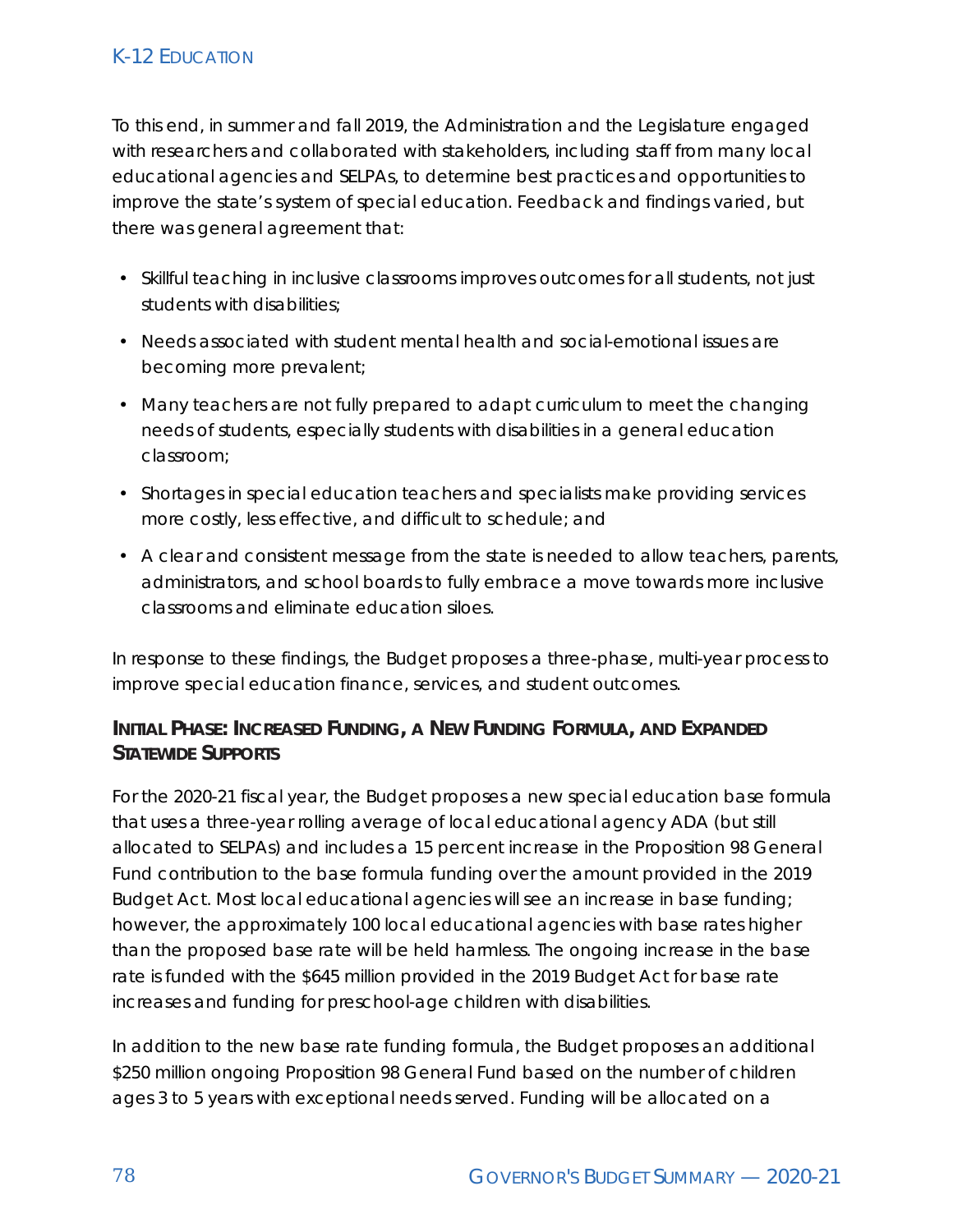one-time basis to school districts based on the number of preschool-age children with disabilities that the district serves. School districts will be required to allocate these funds to increased or improved services.

For the 2020-21 fiscal year, the Budget proposes that all other existing AB 602 special education categorical funding sources remain as in current law until a finalized formula is adopted in future phases.

As discussed in the Educator Recruitment and Professional Development section, the Budget also proposes significant investments in special education professional development and workforce recruitment, including funding for the statewide system of support to provide assistance with special education programs to local educational agencies. Further, the Budget proposes \$500,000 one-time Proposition 98 General Fund for a study of the current SELPA governance and accountability structure, and \$600,000 one-time Proposition 98 General Fund for two workgroups to study improved accountability for special education service delivery and student outcomes.

Finally, the Budget proposes \$4 million one-time Proposition 98 General Fund for dyslexia research, training, and a statewide conference. Nearly 800,000 California students are diagnosed with a learning disability that qualifies them for special education services, with the majority of these students diagnosed with either speech and language delays or specific learning disabilities, including dyslexia. Effective interventions for these students include providing early access to skilled educators that are trained in evidence-based instructional strategies and multi-tiered systems of support.

#### **FUTURE PHASES: FINALIZING THE FUNDING FORMULA, IMPLEMENTING REFORMS, AND IMPROVING SPECIALIZED SERVICES**

In future phases, the Administration anticipates (1) finalizing the new special education funding formula to support equity, and more inclusive practices and early intervention services; (2) incorporating changes in statute based on recommendations from the governance and accountability workgroups established in the Budget; (3) pursuing reforms related to family and student engagement, including whole-child and family wrap-around services, and refining funding, accountability, and service delivery for specialized services such as out-of-home placements, non-public school placements, and the State Special Schools; and (4) incorporating recommendations from the Master Plan for Early Learning and Care into the K-12 infrastructure of early intervention services for young children with exceptional needs.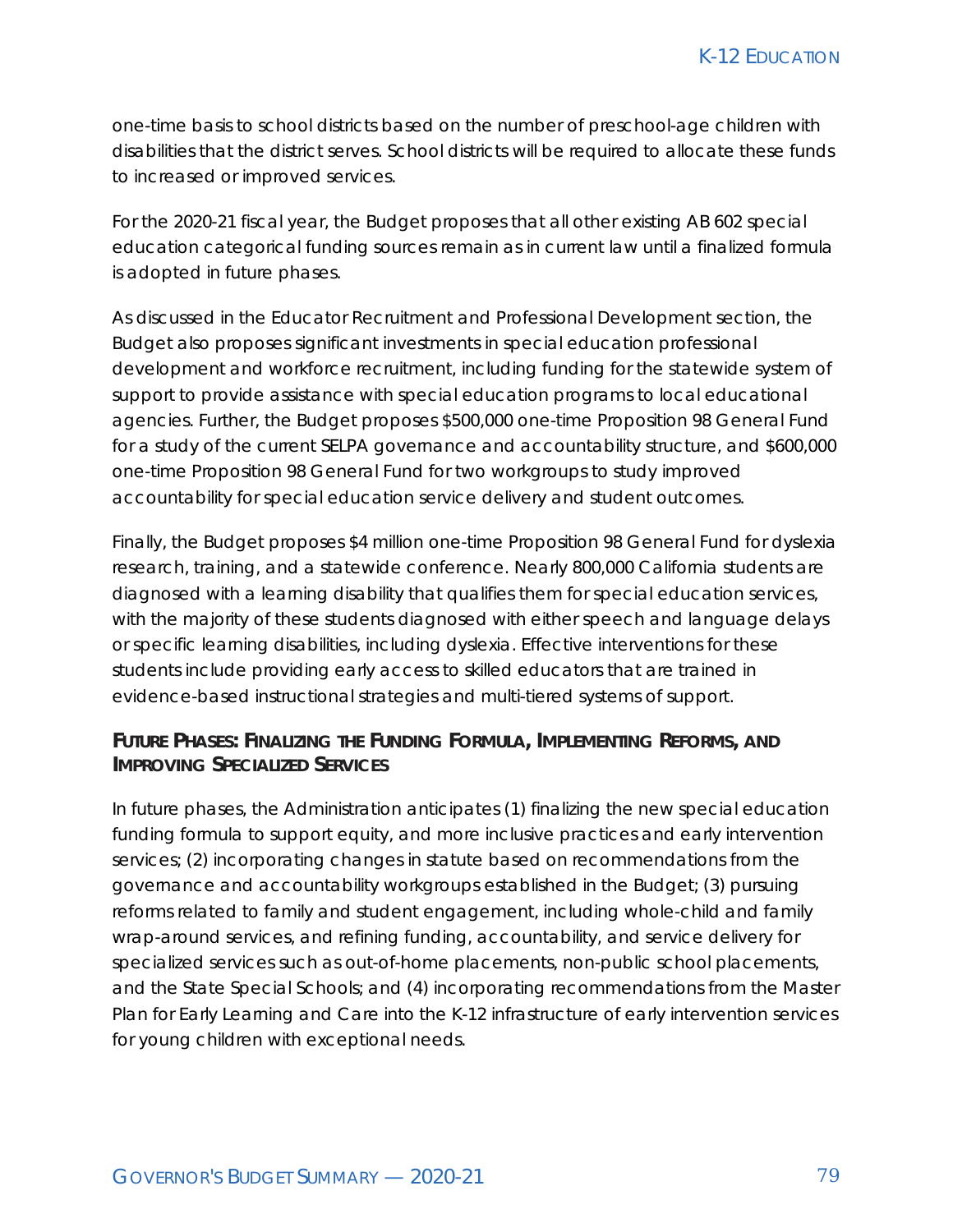# **ADDRESSING THE ACHIEVEMENT GAP**

To accelerate progress on eliminating the student achievement gap, the state will support school districts in developing innovative initiatives that improve student outcomes. The Budget proposes to build upon the state's existing investments in the statewide system of support that provides assistance to local educational agencies to address systemic issues that lead to poor outcomes for specific student groups.

## **COMMUNITY SCHOOLS**

Conditions associated with poverty, including food insecurity, housing and employment instability, and inadequate health care, create substantial and compounding barriers to learning. Schools alone cannot alleviate all of the negative effects of poverty. However, a research-based strategy with strong evidence of success is the creation of "community schools", which can mitigate the educational disadvantages associated with poverty and improve students' attendance, behavior, and achievement by making schools a hub of community resources.

Community schools offer unique models to more efficiently and effectively provide integrated educational, health, and mental health services to students with a wide range of needs. Currently, some county offices of education and school districts support community school initiatives that offer coordinated access to a range of community services, on- or off-campus, including before and after school care.

The Budget proposes \$300 million one-time Proposition 98 General Fund to establish Community School grants for local educational agencies supporting innovative community school models. Specifically, the grants will provide resources to local educational agencies to implement programs aligned with the community school model, including:

- Integrated and coordinated student wrap-around services, including intensive health, mental health, and social services, as well as early screening and intervention for learning and other needs.
- Collaborative leadership and support for educators, including professional development in student mental and behavioral health, trauma-informed care, social-emotional learning, restorative justice, and other key areas.
- Increased family and community engagement, through activities including home visits and school climate surveys.
- Extended learning time and expanded learning opportunities.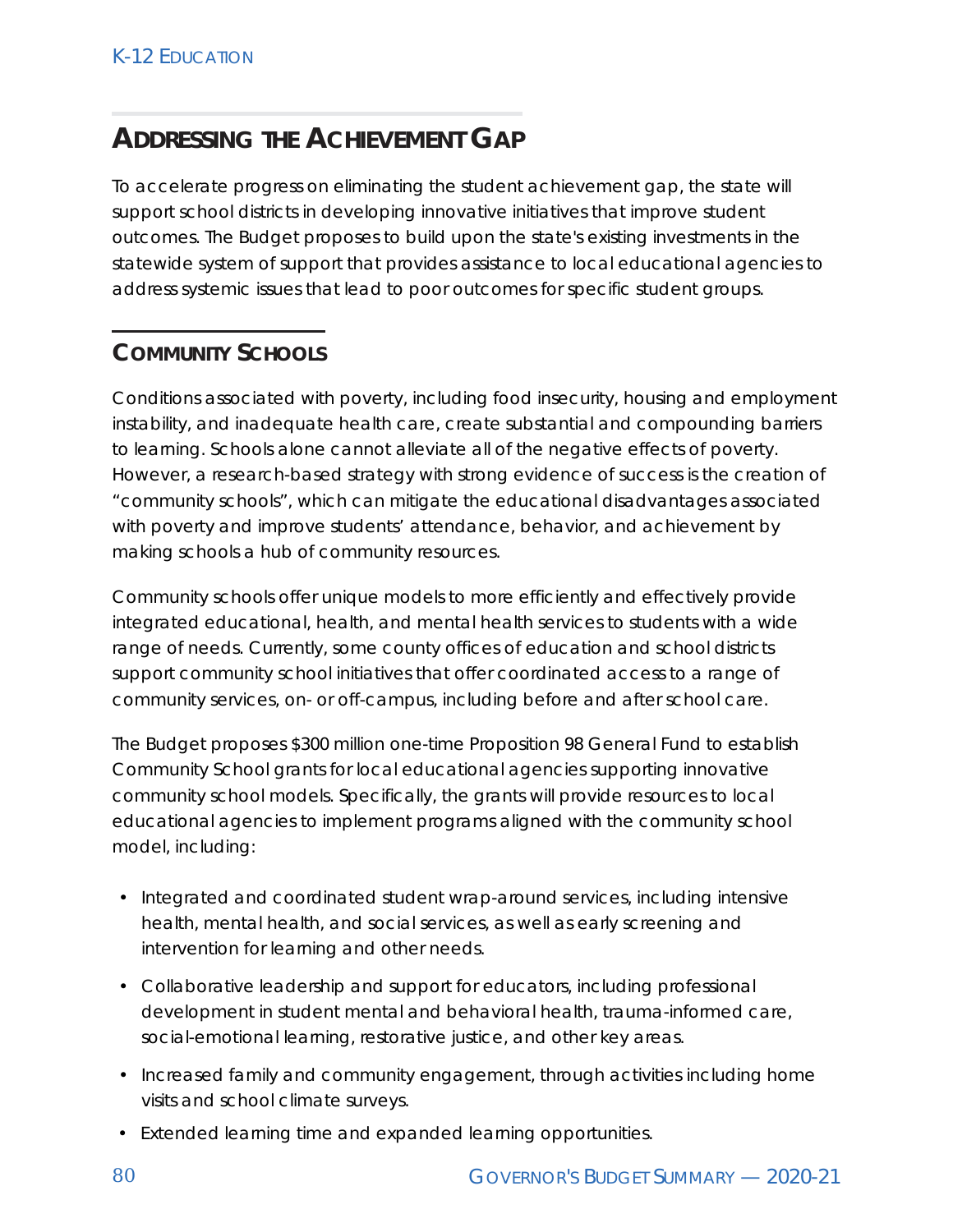#### **OPPORTUNITY GRANTS**

In 2019, based on student outcomes from the California School Dashboard, 333 school districts qualified for differentiated assistance from their county office of education. This means that at least one student group in each of these districts failed to make progress on two or more state priority areas. The California Collaborative for Educational Excellence (CCEE), along with specified lead county offices of education, guides the statewide system of support, which is the infrastructure in place in California to assist local educational agencies with finding the root causes of persistent low performance and creating and executing improvement plans to address those causes. Additionally, the CCEE is currently evaluating four school districts with multiple years of no or negative progress with multiple student groups for more comprehensive support and intervention.

The Budget proposes \$300 million one-time Proposition 98 General Fund to: (1) establish Opportunity Grants for the state's lowest-performing schools and school districts, and (2) expand the capacity of the CCEE in its role within the statewide system of support. The grants will pair resources and assistance that grantees receive through the statewide system of support and federal Title I to provide integrated and intensive interventions to close achievement gaps. Funds for the CCEE will be used to: (1) improve the school and school district review process, (2) expand educational leadership training, (3) provide expert assistance to support local improvement plan implementation, and (4) evaluate state and local continuous improvement efforts.

# **COMPUTER SCIENCE**

It is a priority of the Administration that all students in the K-12 public school system are able to access computer science education to provide them with the skills they need to succeed. In an important step toward this goal, the State Board of Education adopted an implementation plan for California's first set of Computer Science Content Standards for K-12 schools in May 2019.

To support the implementation of the new standards, the 2019 Budget Act included investments in STEM and computer science training for teachers, broadband infrastructure, and a new California Computer Science Coordinator. To build upon the momentum created by these investments, the Budget proposes: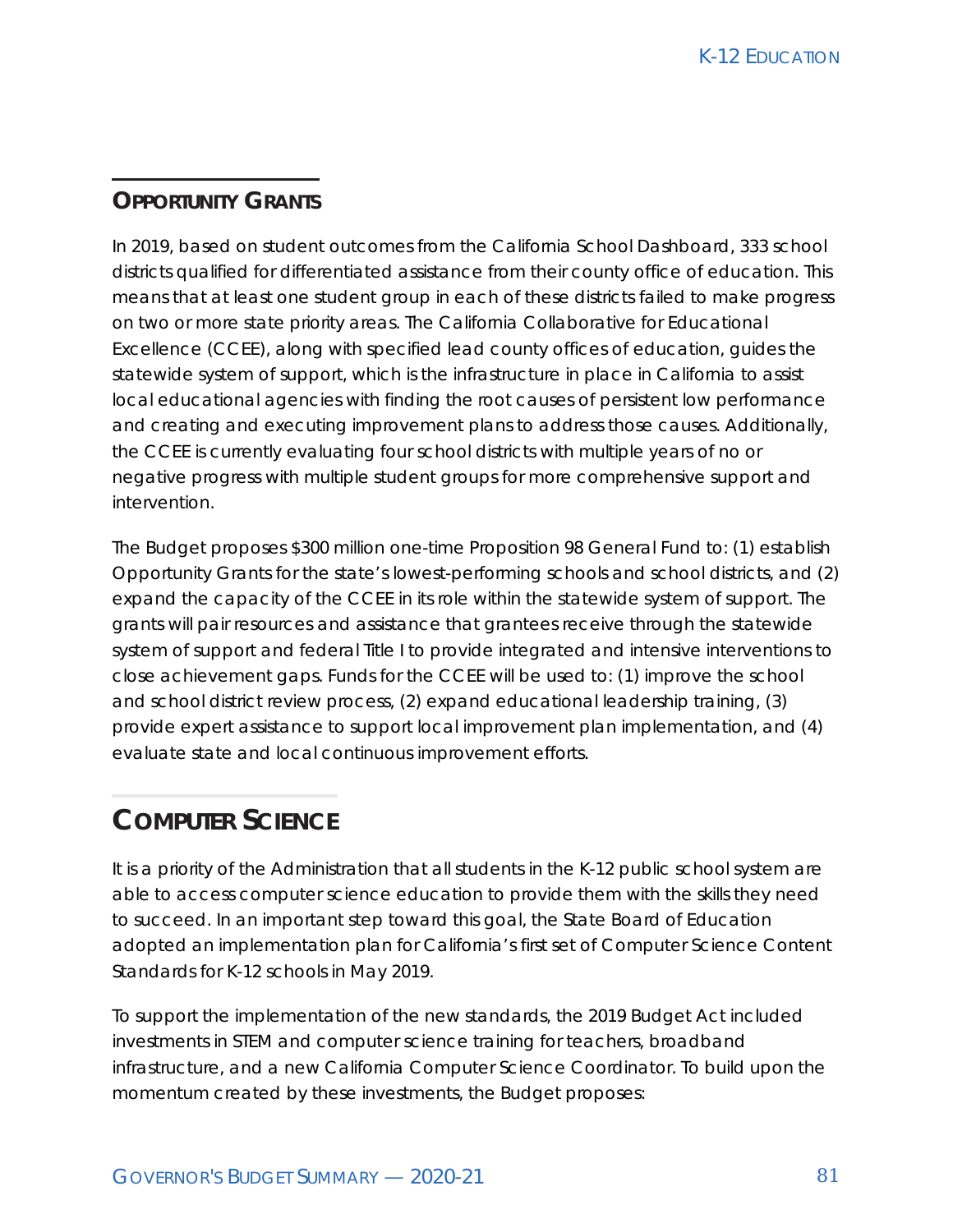- \$15 million one-time Proposition 98 General Fund for grants to local educational agencies to support the preparation of approximately 10,000 K‑12 teachers to earn a supplementary authorization on their credential to teach computer science.
- \$2.5 million one-time Proposition 98 General Fund for a county office of education within the Statewide System of Support to identify, compile, and share computer science resources for professional development, curriculum, and best practices.
- \$1.3 million one-time non-Proposition 98 General Fund to develop a new UC Subject Matter Project in computer science and \$340,000 non-Proposition 98 General Fund for one cohort of approximately 1,200 educators to participate in the new project.

# **SCHOOL NUTRITION**

State law requires California K-12 public schools to offer at least one nutritionally adequate meal to all income-eligible students each school day. School meals are a primary nutrition safety net for needy students, and research has shown that well-nourished youth are more likely to show up for class, stay in school, and succeed academically.

The federal government provides about \$2.6 billion to California for a variety of school nutrition programs, including the National School Lunch Program, the School Breakfast Program, the Child and Adult Care Food Program, the Summer Food Service Program, and the California Fresh Fruit and Vegetable Program. The state augments the federal funding provided for school nutrition programs by approximately \$173 million Proposition 98 General Fund. These funds are disbursed to participating schools in the form of reimbursement for meals served to students whose families are at or below 185 percent of the federal poverty level.

The enactment of the LCFF in 2013 created a new funding incentive for local educational agencies to identify students eligible for free and reduced-price meals, as supplemental and concentration grant funding is allocated to local educational agencies in part based on the number of students eligible for the federal and state nutrition programs. However, there are some local educational agencies that choose not to participate in the federal and state nutrition programs. Anecdotal evidence suggests that their reasons for non-participation include the lack of flexibility in the programs' requirements, and the relatively low rate of reimbursement available.

To improve the quality of subsidized school meals and encourage participation in the state and federal school nutrition programs, the Budget proposes \$60 million Proposition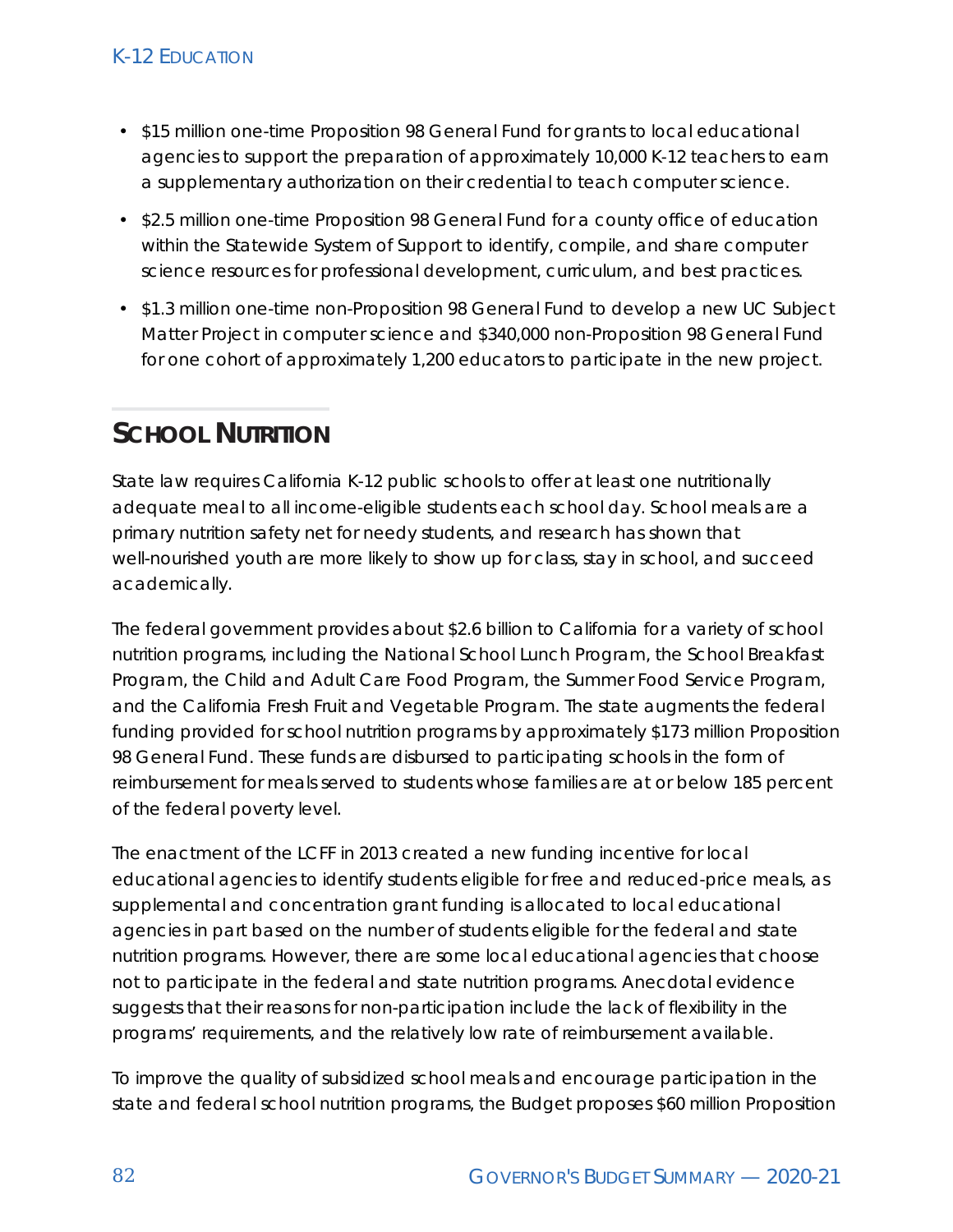98 General Fund to increase funding for school nutrition. Additionally, the Budget proposes \$10 million Proposition 98 General Fund to provide training for school food service workers to promote healthier and more nutritious meals. Further, as discussed in the Statewide Issues and Various Departments chapter, the Budget proposes \$10 million non-Proposition 98 General Fund in 2020-21 and \$1.5 million annually thereafter for the California Department of Food and Agriculture to establish a Farm to School Grant Program to support California farmers and expand healthy food access by providing grants to schools.

# **SCHOOL FACILITIES**

## **PUBLIC PRESCHOOL, K-12, AND COLLEGE HEALTH AND SAFETY BOND ACT OF 2020**

Recognizing that the number of applications received by the State Allocation Board exceeded available voter-approved new construction and modernization bond funding, Chapter 530, Statutes of 2019 (AB 48) placed a \$15 billion general obligation bond—the Public Preschool, K-12, and College Health and Safety Bond Act (Act) of 2020—on the March 3, 2020 ballot for consideration by the voters. If approved, the Act would provide \$9 billion to support K-12 facilities construction, of which:

- \$5.2 billion would support modernization projects, including \$150 million to support lead in drinking water testing and remediation;
- \$2.8 billion would support new construction projects;
- \$500 million would support charter school construction projects; and
- \$500 million would support career technical education projects.

If the Act is approved by voters, AB 48 reforms the School Facilities Program to more equitably address the changing needs of K-12 school districts and charter schools, better promote energy efficiency, and to address lead in drinking water. The Act also contains provisions to assist school districts affected by natural disasters, and lowers fees to support construction of needed multifamily housing units. Core programmatic revisions include:

• Implementing an equitable formula to compute a school district's state and local share of the costs for a new construction or modernization project;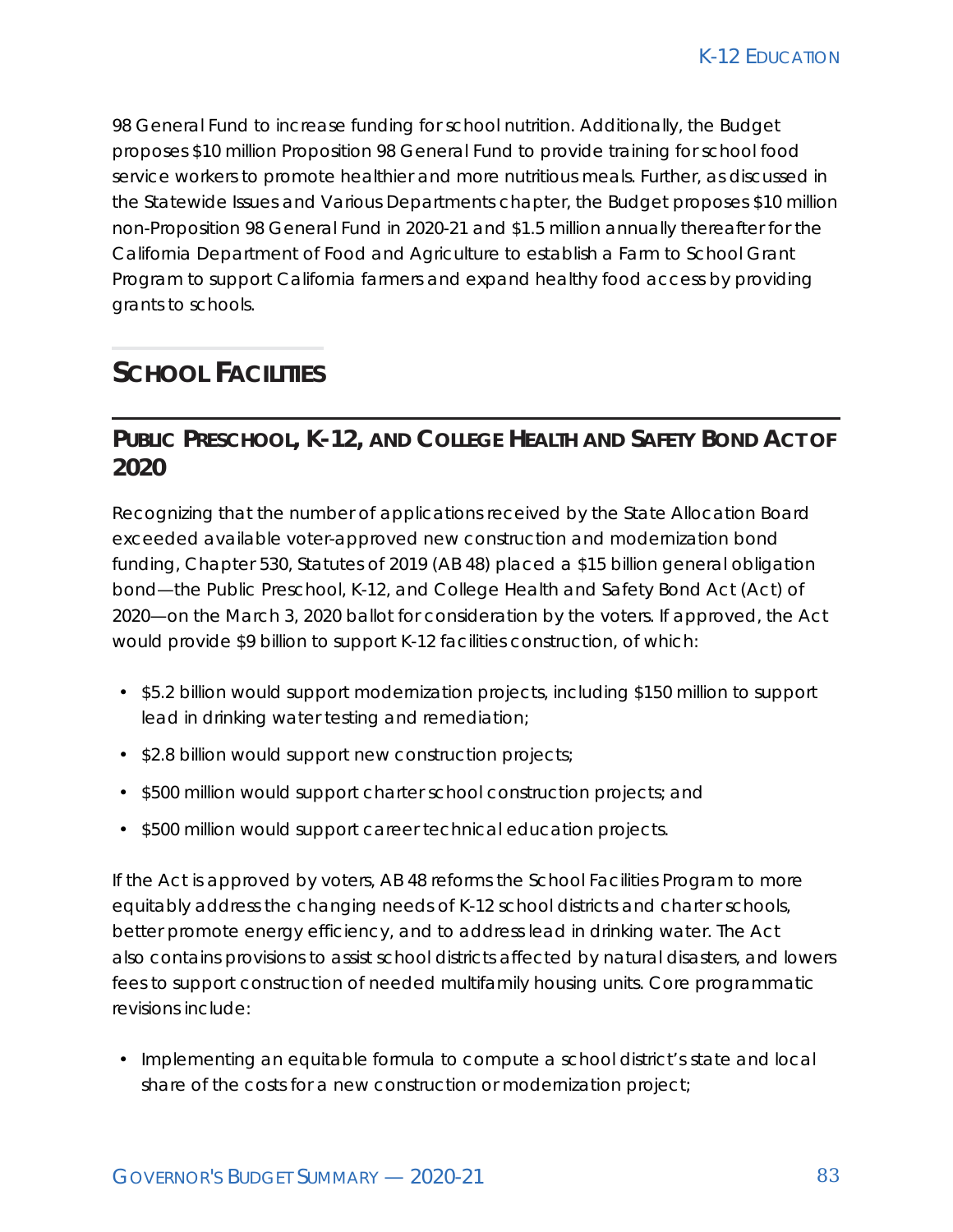- Processing new construction and modernization applications on a quarterly basis based upon a specified priority processing order;
- Authorizing school districts to use new construction and modernization funding to provide access to broadband Internet, address seismic deficiencies, construct school kitchens, and construct or modernize transitional kindergarten classrooms, public preschool facilities, and facilities supporting school nurses and counselors;
- Setting aside up to 10 percent of the new construction and modernization funding to specifically support small school district facilities projects and enabling small school districts to reserve bond authority and be eligible for grants to procure technical assistance from specified public agencies; and
- Adjusting and expanding the eligibility provisions for school districts requesting financial hardship assistance.

If voters approve the Public Preschool, K-12, and College Health and Safety Bond Act of 2020 in March of this year, the Administration will revise its proposed K-12 bond investments to address school district lead in drinking water testing and remediation, districts recovering from a natural disaster, and other priority areas not reflected in prior bond acts. The Infrastructure chapter includes additional details regarding the Public Preschool, K-12, and College Health and Safety Bond Act of 2020.

## **2016 BOND ACT INVESTMENTS**

Proposition 51, approved by voters in November 2016, authorized a total of \$7 billion in state general obligation bonds for K-12 schools to be allocated through the School Facilities Program in place as of January 1, 2015. Approximately \$600 million in Proposition 51 bond funds were expended in each of the fiscal years 2017-18 and 2018-19. As in 2019-20, the Budget allocates \$1.5 billion Proposition 51 bond funds to support school construction projects, which is more than double the amount allocated in 2018-19.

#### **KINDERGARTEN AND PRESCHOOL FACILITIES**

The state has made significant investments in the improvement and expansion of kindergarten facilities, with the goal of moving more programs from part-day to full-day to improve educational outcomes for children and better accommodate working parents. The 2018 and 2019 Budget Acts included a total of \$400 million one-time non-Proposition 98 General Fund for eligible school districts to construct new, or retrofit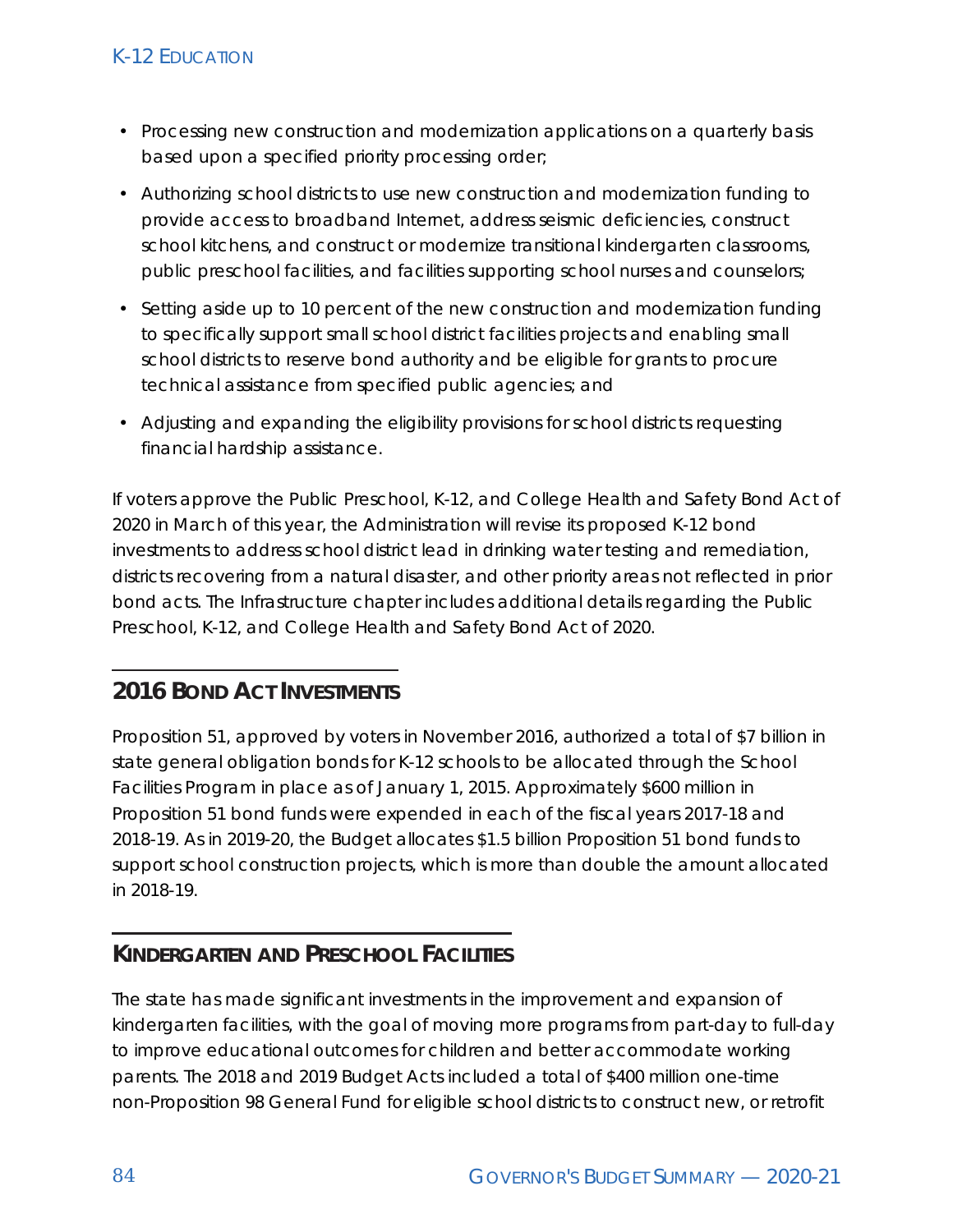existing, facilities for full-day kindergarten programs. Of this amount, roughly \$300 million remains available to support the goal of converting existing part-day kindergarten programs to full-day programs. Funds in this program are prioritized for school districts with high rates of students receiving free and reduced price meals and enable eligible school districts to qualify for financial hardship funding similar to the traditional K-12 facilities program. The Budget proposes dedicating a portion of these funds to support the construction of preschool facilities on school campuses.

Additionally, as discussed in the Early Childhood chapter, the Budget proposes \$75 million Proposition 98 General Fund to expand the Inclusive Early Education Expansion Program. This program was created as part of the 2018 Budget Act and provides funding to local educational agencies to construct or modify preschool facilities to serve students with exceptional needs or severe disabilities. The program received a total of \$177 million in the 2018 and 2019 Budget Acts.

Further, as referenced in the Early Childhood chapter, if the Public Preschool, K-12, and College Health and Safety Bond Act of 2020 is approved by voters in March, the Administration will propose statute authorizing the State Allocation Board to provide a new construction or modernization per-pupil grant enhancement to local educational agencies proposing to construct or modernize facilities to expand preschool programs on school campuses. Participants would be required to use the applicable facility to expand the number of preschool students served by the local educational agency consistent with current preschool staffing standards.

# **OTHER K-12 BUDGET ADJUSTMENTS**

Significant Adjustments:

Local Property Tax Adjustments—An increase of \$7.3 million Proposition 98 General Fund for school districts and county offices of education in 2019-20 as a result of decreased offsetting property tax revenues, and a decrease of \$1.1 billion Proposition 98 General Fund for school districts and county offices of education in 2020-21 as a result of increased offsetting property taxes.

School District Average Daily Attendance—A decrease of \$268.5 million Proposition 98 General Fund in 2019-20 for school districts resulting from a decrease in projected average daily attendance from the 2019 Budget Act, and a decrease of \$175.1 million Proposition 98 General Fund in 2020-21 for school districts resulting from a further projected decline in average daily attendance for 2020-21.